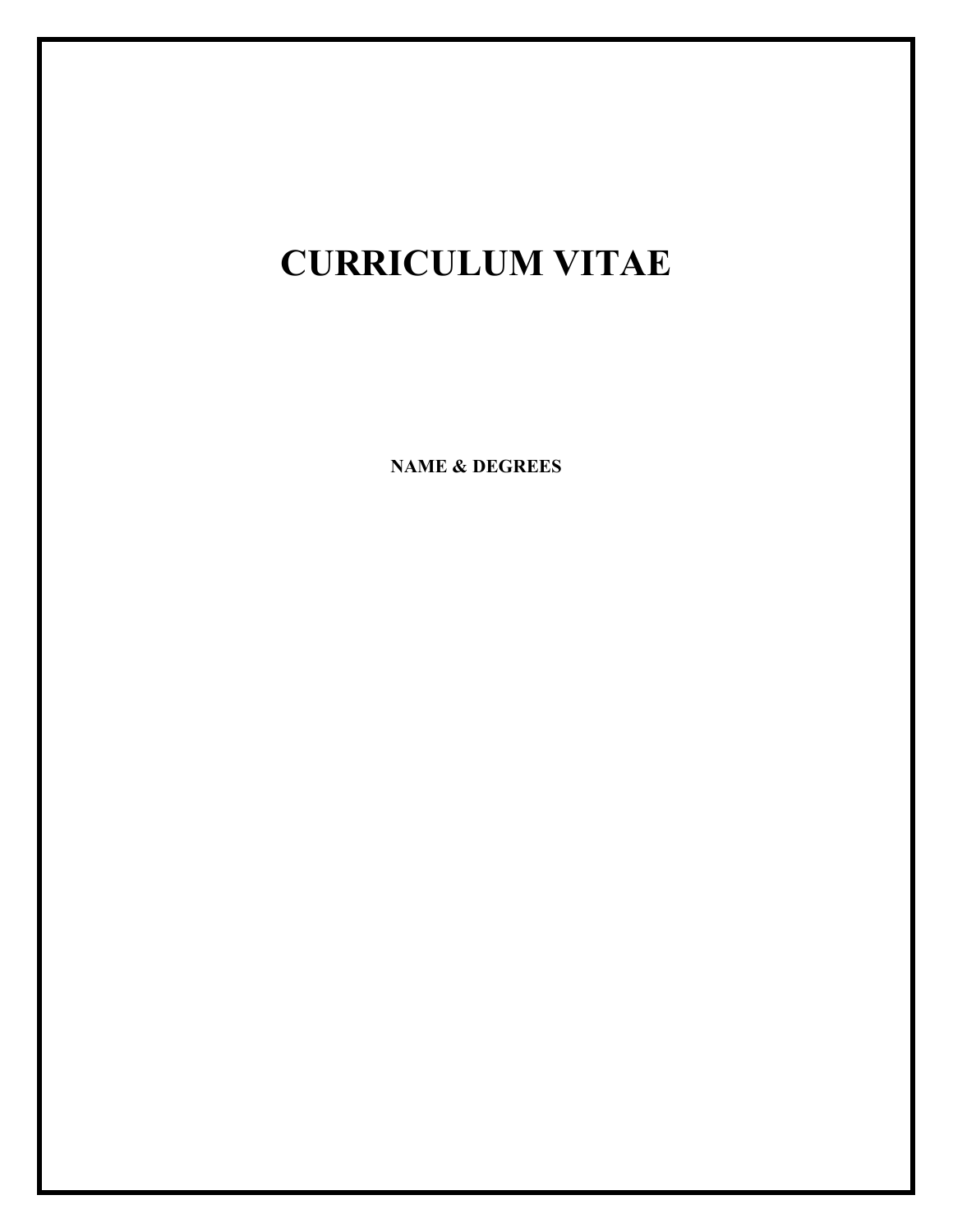# **NAME**

Address: thfield Drive Home: 519-xxx-xxxx Xxxxxxxxxxxxxxxxxxxxxxx Office: 844-4404 ext. xxx xxx xxx Email:

#### **DEGREES**

| Degree | Institution       | Area of Research | Date Granted |
|--------|-------------------|------------------|--------------|
| Ph.D.  | XXXXXXXXXXXXXXXXX | <b>XXXX</b>      | June xxxx    |
| M.S.W. | xxxxxxxxxxxx      | <b>XXXX</b>      | June xxxx    |
| B A    | Xxxxxxx           | <b>XXXX</b>      | June xxxx    |

# **ACADEMIC APPOINTMENTS**

| <b>Renison University College</b>                     | Waterloo, ON                | XXXX to Present   |
|-------------------------------------------------------|-----------------------------|-------------------|
| XXXXXXXXXXXXXXXXX<br>Lecturer (Limited Time Contract) | XXXXXXXXXX                  | $XXX - June 20XX$ |
| XXXXXXXXXXXXXXXXX<br>Lecturer (Sessional)             | XXXXXXXXXXX, ON XXX-XXXXXXX |                   |

# **PROFESSIONAL EXPERIENCE**

| Social Services Department<br>Regional Municipality of Waterloo<br>Director Division | Waterloo, ON | Aug $1998 - Jan 2001$ |
|--------------------------------------------------------------------------------------|--------------|-----------------------|
| Social Services Department<br>Regional Municipality of Waterloo<br>Administration    | Waterloo, ON | Oct 1990 – Oct 1997   |

## **AREAS OF EXPERTISE**

## **MEMBERSHIPS**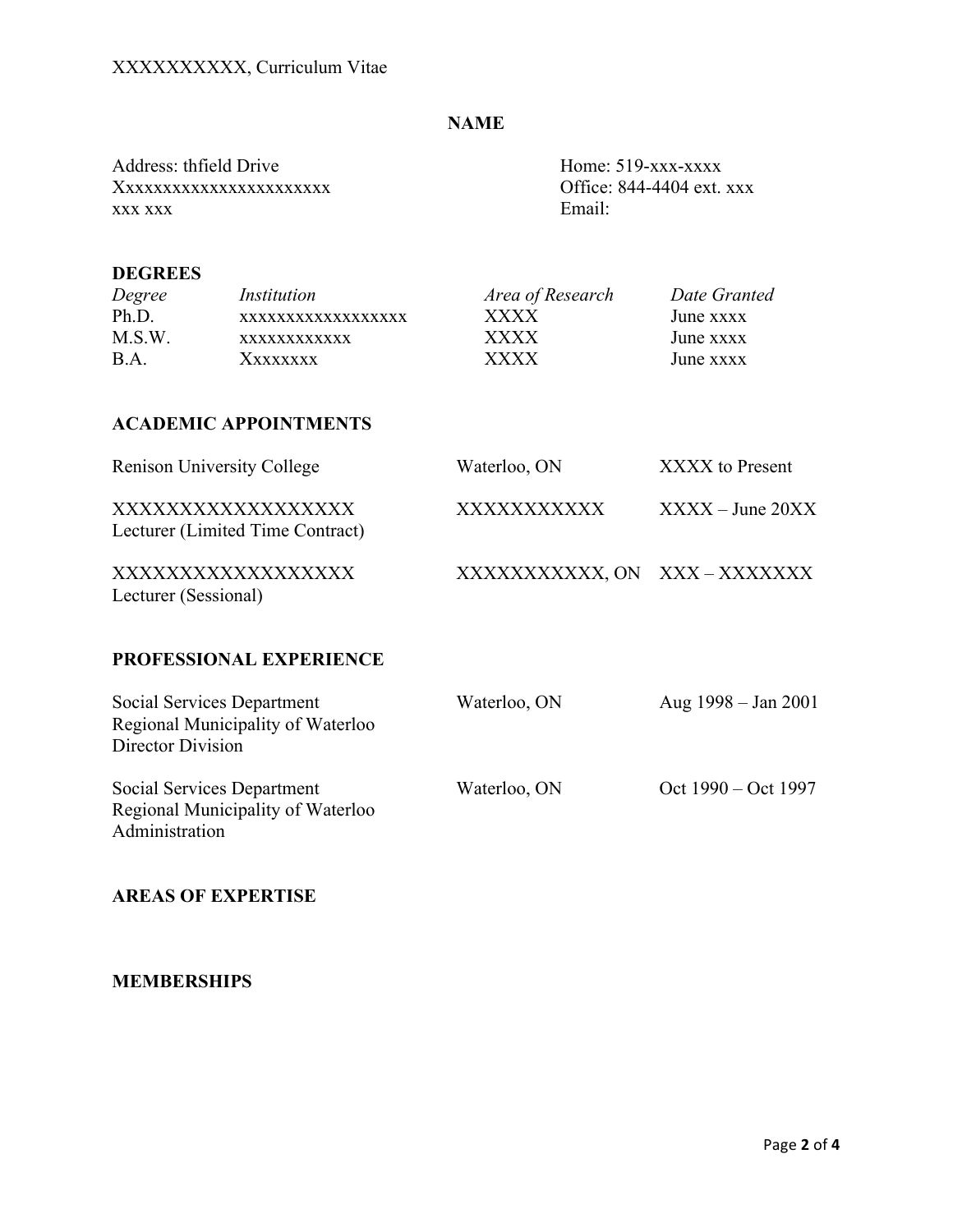# XXXXXXXXXX, Curriculum Vitae

## **GRANTS**

 2011 \$ 2010 \$ 2009 \$ 2007

# **COMMITTEE INVOLVEMENTS**

**XXX Faculty Committee XXX Curriculum Committee** a) The University

Renison University College 2008-Present Renison University College 2010-Present

- b) The Profession
- c) The Community

#### **CONSULTATIVE ASSIGNMENTS**

#### **AWARDS & FELLOWSHIPS**

#### **PROFESSIONAL MEETINGS**

a) Role: Presenter

*Referred Papers Presented at Learned Society or Professional Association Meetings* 

*Papers Presented at Professional Conferences* 

- b) Role: Chair
- c) Role: Participant

#### **PUBLICATIONS**

a) Book Chapters